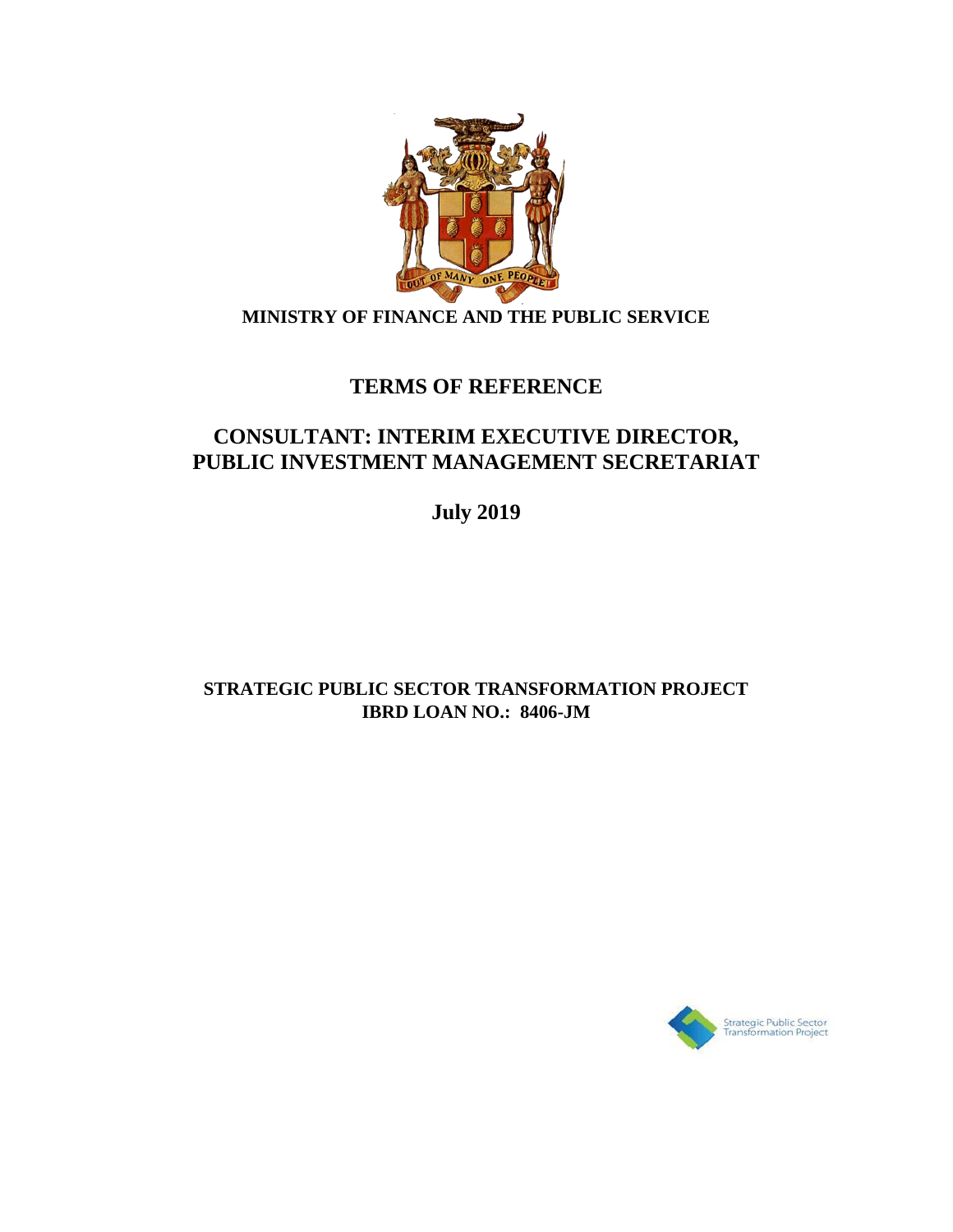### **1.0. Background:**

#### **1.1.** *Rationale for the creation of a public investment management system (PIMS) in Jamaica:*

The Government has committed to strengthen Jamaica's public investment management system, as part of a comprehensive public financial management (PFM reform) agenda. This reform has seen the incorporation of public investment management as part of an enhanced fiscal governance framework that seeks to increase fiscal surpluses over time and concurrently reduce the debt to gross domestic product (GDP) ratio so that public resources can be allocated to public investment and other activities that have the potential to contribute to growth in the economy.

Public investment projects are **"***investments that require planning, execution, monitoring and evaluation carried out as an integrated set of activities aimed at meeting a development objective, at a specific cost and within a defined timeframe***"** *(Section 48A, FAA Act Amendments 2014)*. The Financial Administration and Audit Act (FAA Act) (Amended), 2014<sup>1</sup> sets out the elements of the strengthened Public Investment Management System (PIMS) which will seek to create a *common framework for the preparation, appraisal, approval and management of all public investments in Jamaica, irrespective of the source of funding or procurement and implementation modalities.* A key element of the system is the Public Sector Investment Programme (PSIP); a rolling 5-year plan of Cabinet approved public investment projects.

**The Objectives** of the PIMS are to:

- **Promote growth** and development and encourage capital formation for future investment
- **Maximize efficiency of public investment** "through better selection and management of investment expenditure."
- **Improve** the quality of social and economic infrastructure in the country.

PIMS is an integrated approach to managing the public investment portfolio and projects, which is:

- **Extensive**; extends across all public entities and sectors
- **Inclusive**; includes all type of public sector expenditures (actuals and contingencies)
- **Complete**; covers all steps and phases that a project has to complete through its productive life, including the interaction with other administrative systems (budget, treasury, procurement, human resources, others).
- **Strategic**; all projects and overall portfolio will be selected and oriented to add value to a larger development purpose

 $\overline{a}$ 

 $1$  Gazette 31<sup>st</sup> day of March 2014, enacted April 1, 2014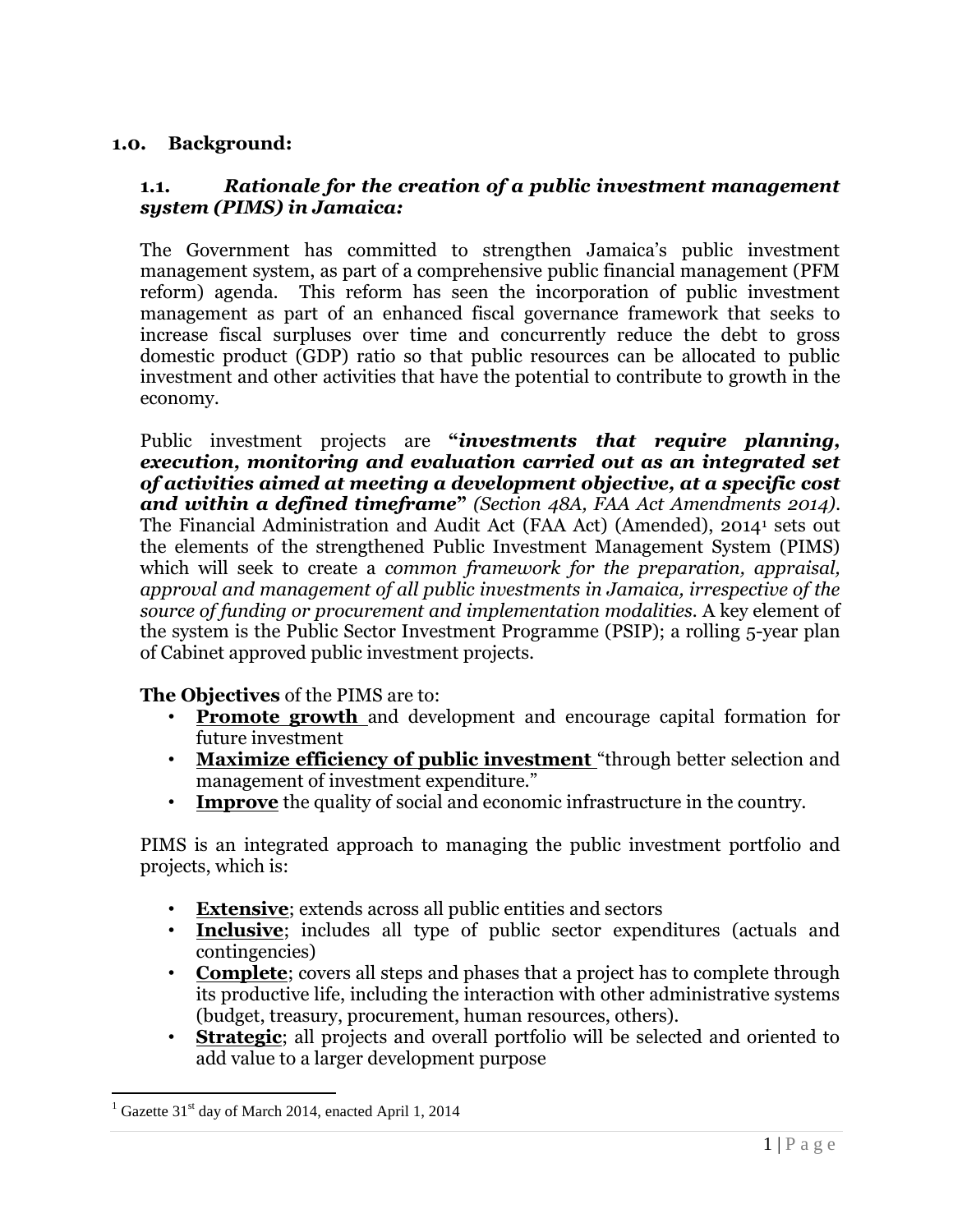The PIMS is also bolstered by other legislations and policy which existed prior to the 2014/15 FAA and PBMA Acts being amended. These also form part of the policy and legislative framework for the PIMS.

The Ministry of Finance also undertook a review of the 5-year Public Sector Investment Programme (PSIP), which revealed that there were public sector projects being implemented which had inherent deficiencies and weaknesses which occupied fiscal space and was being resourced through provision in the PSIP and national budget. This brought into question the effectiveness and the due diligence with which prospective projects were being screened prior to entry into the PSIP. Some of the weaknesses identified included:

- i. Poor project design & planning;
- ii. Weak institutional capacity to properly assess the long run feasibility and sustainability of these projects;
- iii. Policy mismatch with project goals and objectives and national priorities;
- iv. Readiness/lack of preparedness of executing bodies to implement projects.

In response to these identified weaknesses, the Government of Jamaica in revising the FAA Act in 2014, also enshrined in law a body, the Public Investment Management Committee (PIMC), charged with the responsibility for the screening and appraisals of all public investment projects from specified public sector (SPS) entities which must be ratified through this body, for approval by Cabinet prior to entry in the PSIP. This led to the creation, under statute, of the Public Investment Management Secretariat (PIMSEC) to be the secretariat of PIMC to undertake the screening and appraisal of public investments and to provide advice to PIMC. PIMSEC became operational in 2015 under the Strategic Public Sector Transformation Project (SPSTP).

### **2.0. Introduction:**

### *2.1. Strategic Public Sector Transformation Project:*

The Government of Jamaica (GOJ) received loan financing from the International Bank for Reconstruction and Development (IBRD) towards the cost of the Strategic Public-Sector Transformation Project (SPSTP). The Project Development Objective (PDO) is to strengthen public resource management and support selected public sector institutions in facilitating a more enabling environment for private sector growth. The project is being executed through six (6) Components divided into 2 thematic areas.

The first thematic area seeks to reinforce fiscal discipline and revenue enhancement through four main components: (a) Strengthening the Public Investment Management System (PIMS); (b) Strengthening the Budget Preparation Process and Results Based Budgeting (c) Adaptive Public-Sector Approaches to Promote Fiscal Sustainability and Project Management; (d) Modernizing of the Accountant General's Department.

The second thematic area seeks to support those institutions that sit at the interface between the public and private sectors: Bureau of Standards of Jamaica (BSJ) through component 5, Fostering Industrial Growth and Trade Facilitation, that will support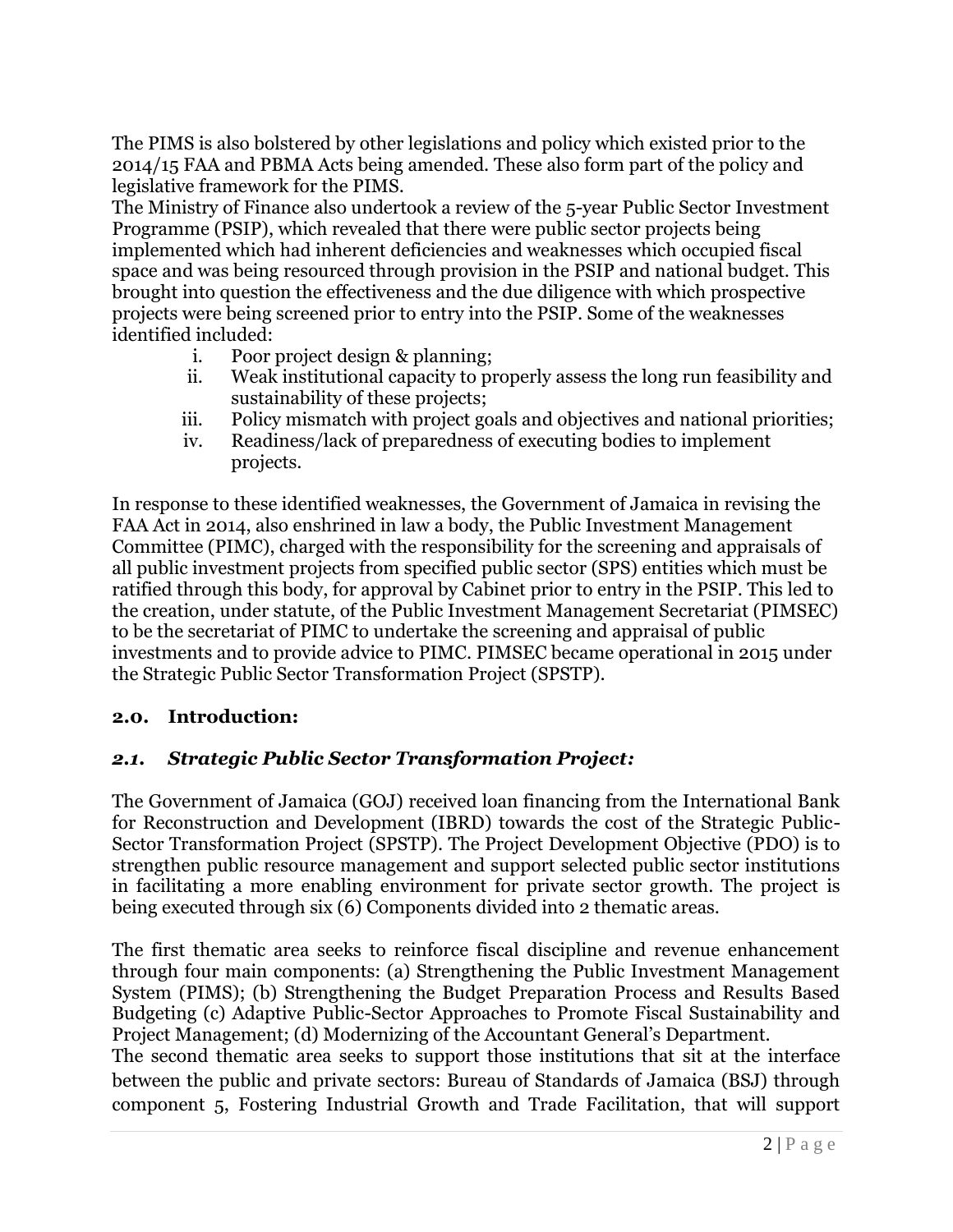strategic public-sector institutions essential to creating an enabling environment for the private sector. The management of the project makes up the sixth component.

Strengthening of the Public Investment Management System (PIMS) is a sub-set of Component 1 which falls under the first thematic area "*Strengthening the PIMS*". PIMSEC therefore currently operates under Component 1 of the SPSTP. The executing agency for the project is the Ministry of Finance and The Public Service (MOF&PS) and the Project Implementation Unit (PIU) is established within the MOFP to implement the project. The project will support activities across selected service delivery ministries, departments, and agencies (MDAs).

### **2.2.** *The Public Investment Management Committee (PIMC)*

Under Section 48 B (2) D of the amendments a Public Investment Management Committee is to be appointed to:

- a. Screen all investment proposals for feasibility and consistency with government's strategies and objectives
- b. Review all projects for technical, financial, economic and environmental feasibility
- c. Prioritisation of projects for financing and recommending to Cabinet their inclusion in the Public Sector Investment Programme, and
- d. Reviewing project performance, monitoring risks to the achievement of objectives and continued relevance to government's policy priorities

*General Features of the PIMC:* The main role of the Committee is to review/screen projects which are submitted for consideration for inclusion in the PSIP; review the recommendations of the PIMSEC concerning these projects and take a decision to approve, defer for further work or reject.

The two main functions of the PIMC in supporting this model are:

**Project Approval -** this is to ensure that project concepts and proposals are aligned with policy objectives and that submitted projects are technically, economically, and financially viable. Project approval is done in two phases

- **Phase one** Project concepts/ideas are assessed for alignment with policy positions as articulated in the PSIP Policy Paper, the Medium Term Social and economic Framework and the National Development Plan Vision 2030. It is after this approval that projects are approved to be fully designed.
- **Phase two** Project documents are appraised for financial and relevance approval, Funding agency for feasibility analysis, and submitted to Cabinet for final approval and inclusion in the PSIP.

**Project Monitoring and Evaluation under PIMSec -** covers the preimplementation stages of the project cycle, and involves design of the M&E framework for projects to be submitted to PIMC through the PIMS Secretariat and are submitted to Cabinet along with the relevant appraisal documents for approval.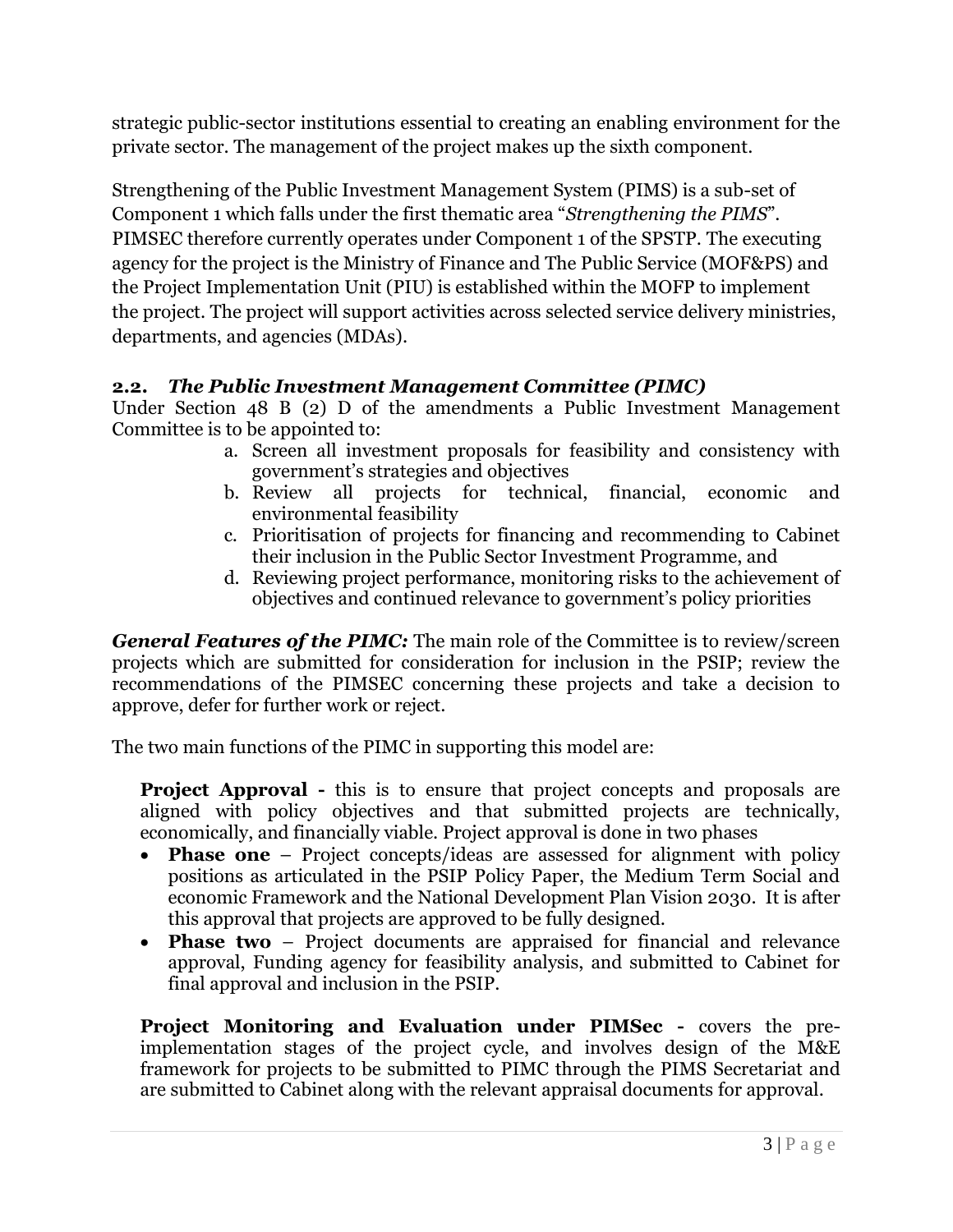*Inputs for PIMC Decision Making:* In order to undertake these roles and functions the PIMC will be guided by information produced from the following sources:

- A. **VISION 2030 Jamaica** National Development Plan is the 'roadmap' for making "Jamaica, the place of choice to live, work, raise families and do business".
- B. **Growth Inducement Strategy**  a strategic framework and a structured program of actions designed to achieve a quick turnaround in the economy and build a platform and momentum for medium-term growth. In essence, it captures the reality of the present moment which demands re-orienting our economic policy towards a sharpened focus on enhancing growth as the necessary basis for realizing sustained improvements in the social well-being of citizens, consistent with the goals of Vision 2030 Jamaica.
- C. **PSIP Policy Paper**: This paper is developed by the Planning Institute of Jamaica to aid Cabinet's decision making on the PSIP and is presented each year to the Cabinet for discussion and approval, prior to its approval of the Estimates of Revenue and Expenditure for the succeeding financial year and includes:
	- a. A diagnosis of the PSIP Performance
	- b. An analysis of the prevailing socio-economic and environmental conditions
	- c. Recommendations for adjustments based on review of recent socio-economic developments
	- d. A forecast of likely impact of the continuing PSIP on development indicators, and
	- e. Recommendation of prioritisation criteria for determining the size and composition of the PSIP
- D. **PIMS Guidelines:** This is a handbook of the rules, procedures, requirements and guidelines which shall be prescribed for the governance of all public investments (irrespective of source of funding and origin), in Ministries, departments, public bodies and public private partnership
- E. **PIM Information System (PIMIS)**: This is a web-enabled system that will serve as the repository of information on all public investments projects (central government, public bodies and public private partnerships), at the various stages of the project cycle (inclusive of concepts, feasibility, approval, implementation and evaluation) thereby allowing access for tracking of status and performance information on all projects as they move through the project cycle.

*PIMS Secretariat as Institutional Support for PIMC:* The role and the responsibilities of the PIMC and the PIMSec are laid out in the Fourth Schedule of the Financial Administration and Audit (Amendment) Act 2014 hereinafter referred to as 'the Act'.

The PIMC and by extension its Secretariat, PIMSec, has a central role in the new PIMS. PIMC is the principle authority on PIMS in Jamaica and as such is a key adviser to the Cabinet in terms of their executive decision making regarding the PSIP.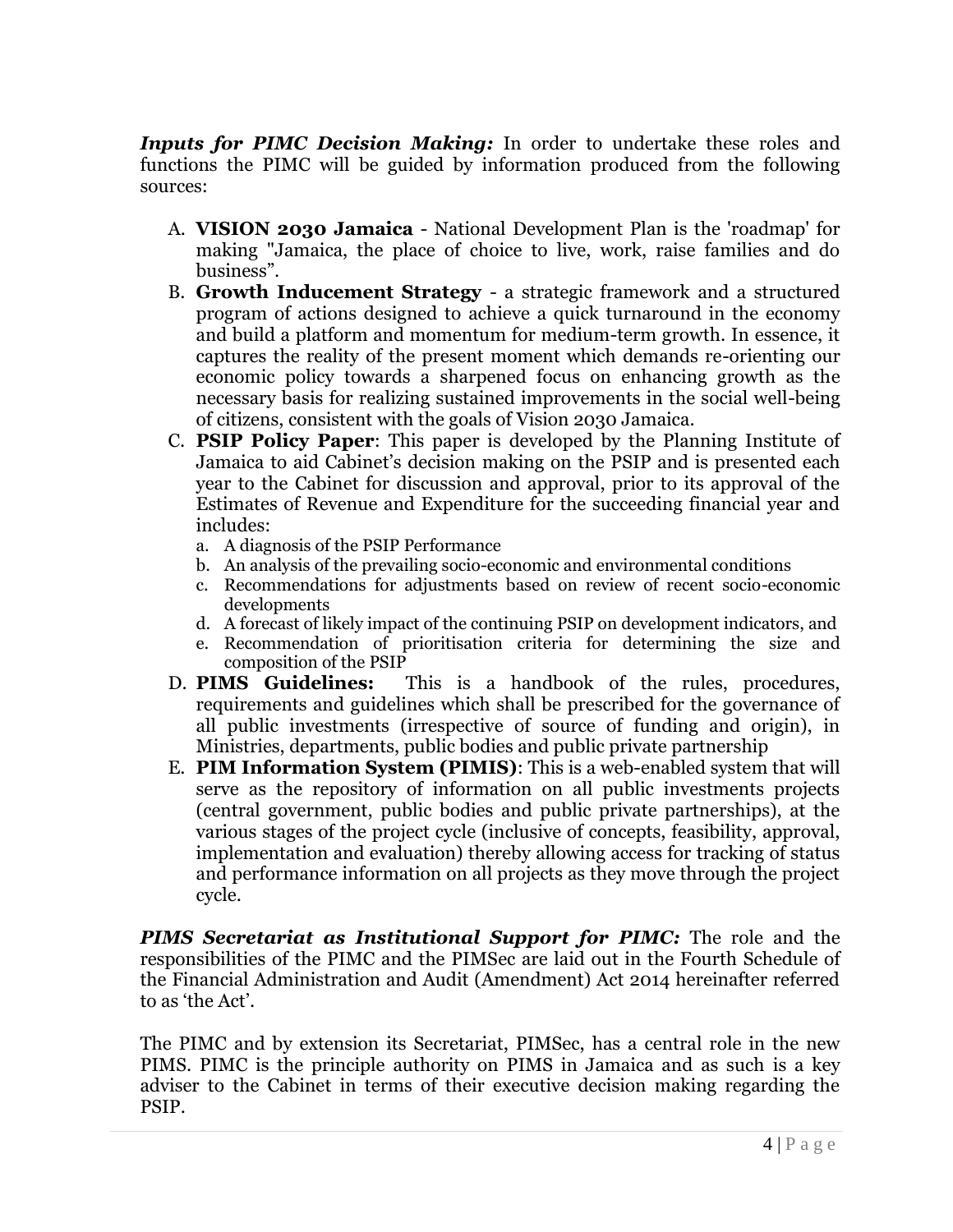All project proposals have to pass through the PIMS process to be funded through the national budget. Under the revised legislation, Projects cannot enter the PSIP without Cabinet approval.

*Outputs of The PIMSEC Support to the PIMC:* The main output of the deliberations of the PIMC are:

a. **Viable Project Proposals for inclusion in the PSIP –**Projects that are ready for implementation after being appraised and assigned financing through Bi-lateral, Multi-lateral, Public Private Partnership or the Budget resources of Ministries, Departments and Agencies

### **3.0. Objectives of this Consultancy:**

Reporting to the Deputy Financial Secretary (PEX-D), the Executive Director is responsible for providing leadership and direction in coordinating, managing and overseeing the development, implementation and monitoring of PIMSec's strategic and operational plans, policies and procedures; the technical work of financial, economic, social, environmental and institutional assessment of all public investment concepts and proposals submitted by public entities; and the provision of strategic support and advice to the Public Investment Management Committee (PIMC) in ensuring it is provided with accurate, objective, comprehensive and timely information and data to facilitate informed and sound decision-making and the efficient and effective management of the PIMS process.

The Consultant will report functionally to the Technical Coordinator, Component I, SPSTP who shall have responsibility for coordinating activities under this contract, for receiving and recommending approval of reports and other deliverables under the contract and will receive and recommend payment of invoices for services contracted.

It is the MOF&PS's intention to institutionalise the PIMSec and its functions into the Ministry in the near future. This is therefore an interim assignment for one year in the first instance, and the incumbent is expected to facilitate and support the transitioning of the PIMSec into the MOF&PS. Jobs in the institutionalised structure of the PIMSEC will be competitively tendered once a decision on the timing of the transition has been finalised. One of the Executive Director's role, in the interim, will be to facilitate and support all actions to facilitate and ensure this process is seamless, with the least disruption to the system.

### **Key Outputs**

- Strategic/operational plans & budget developed/implemented/monitored
- Standard operating procedures documented and being used by staff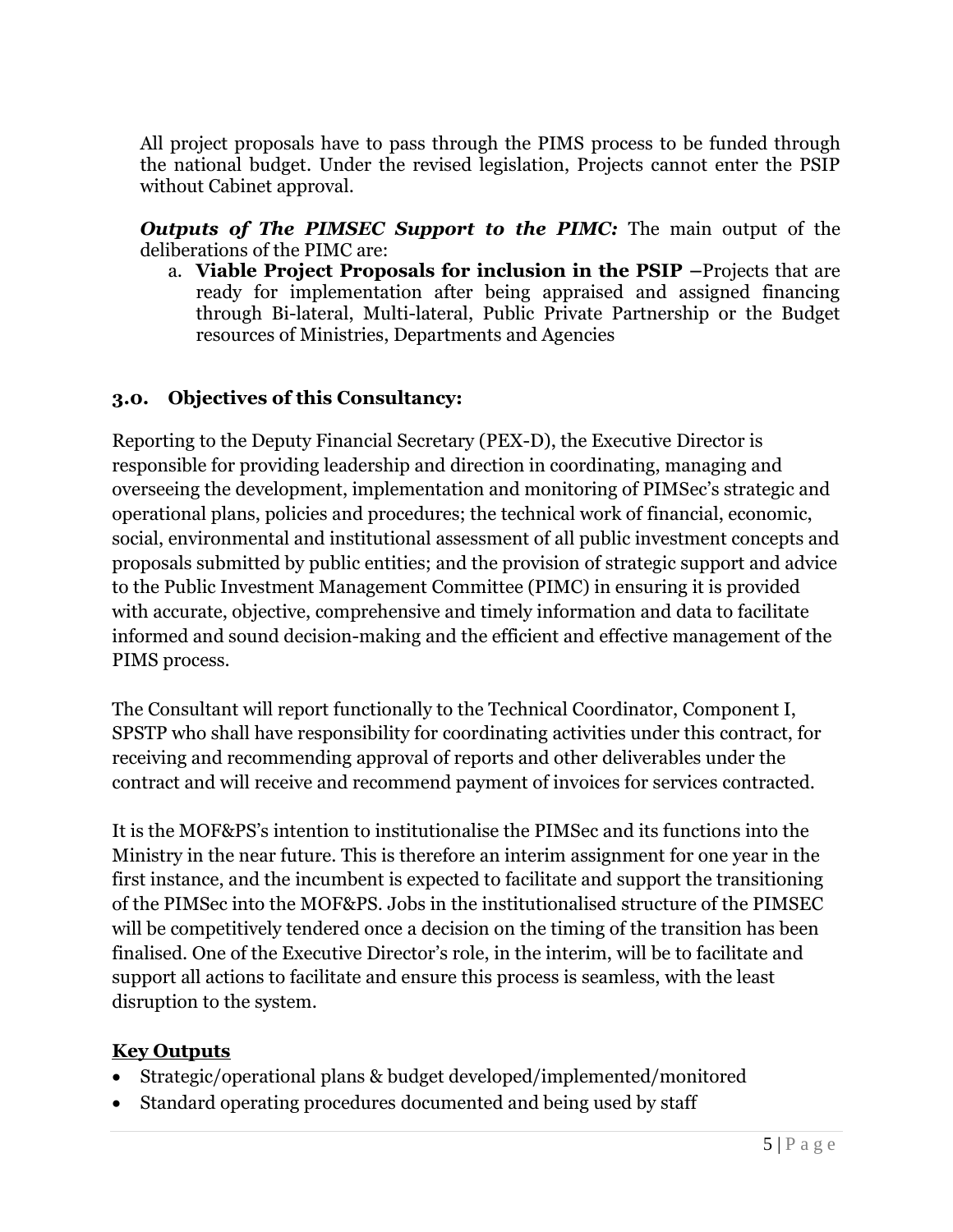- Analysis of investment concepts/proposals coordinated/directed/overseen/verified
- Strategic & technical support/advice provided to PIMC/PIMS stakeholders
- Technical inputs from key stakeholders sought/assessed/acted on
- Assessment reports prepared/reviewed/verified
- Quality standards/benchmarks developed/implemented/monitored/reported on
- Collaborative arrangements with stakeholders fostered/maintained
- Training/sensitization needs identified/facilitated
- Communications program developed/implemented/evaluated
- Institutional systems/structures established/reviewed/updated
- Documentation and records management system developed/implemented/maintained
- Annual PIMSec & and periodic reports produced/distributed/acted on
- Employee performance goals/objectives established/monitored/evaluated

## **4.0. Scope of Works (SOW):**

Specifically, the Executive Director will be required to deliver on the following functions:

## **Technical/Professional**

- 1. Provides leadership in the development, implementation and monitoring of PIMSEC's strategic and operational plans, policies and procedures, while ensuring alignment with the Division's vision, mission and strategic goals
- 2. Coordinates, directs and oversees the technical work of financial, economic, social, environmental and institutional assessment of all public investment concepts and proposals submitted by public entities within the Specified Public Sector (SPS)
- 3. Ensure timely and accurate report presentations to PIMC on concepts and proposals for its decision
- 4. Provides strategic support and advice to the PIMC in ensuring it is provided with accurate, objective, comprehensive and timely information and data to facilitate informed and sound decision-making
- 5. Leads the process of collaborating with and engaging the technical inputs of a wide range of internal and external stakeholders in the screening, appraisal and prioritization of project concepts and proposals
- 6. Reviews and verifies the assessment reports of project concepts and proposals so as to ensure:
	- alignment with national priorities and the GOJ strategic policy objectives; and
	- they satisfy the economic, financial, social and environmental criteria for consideration to be included in the Public Sector Investment Program (PSIP)
- 7. Oversees and ensures the timely preparation of reports on the appraisal and prioritization of projects for submission to PIMC for their review and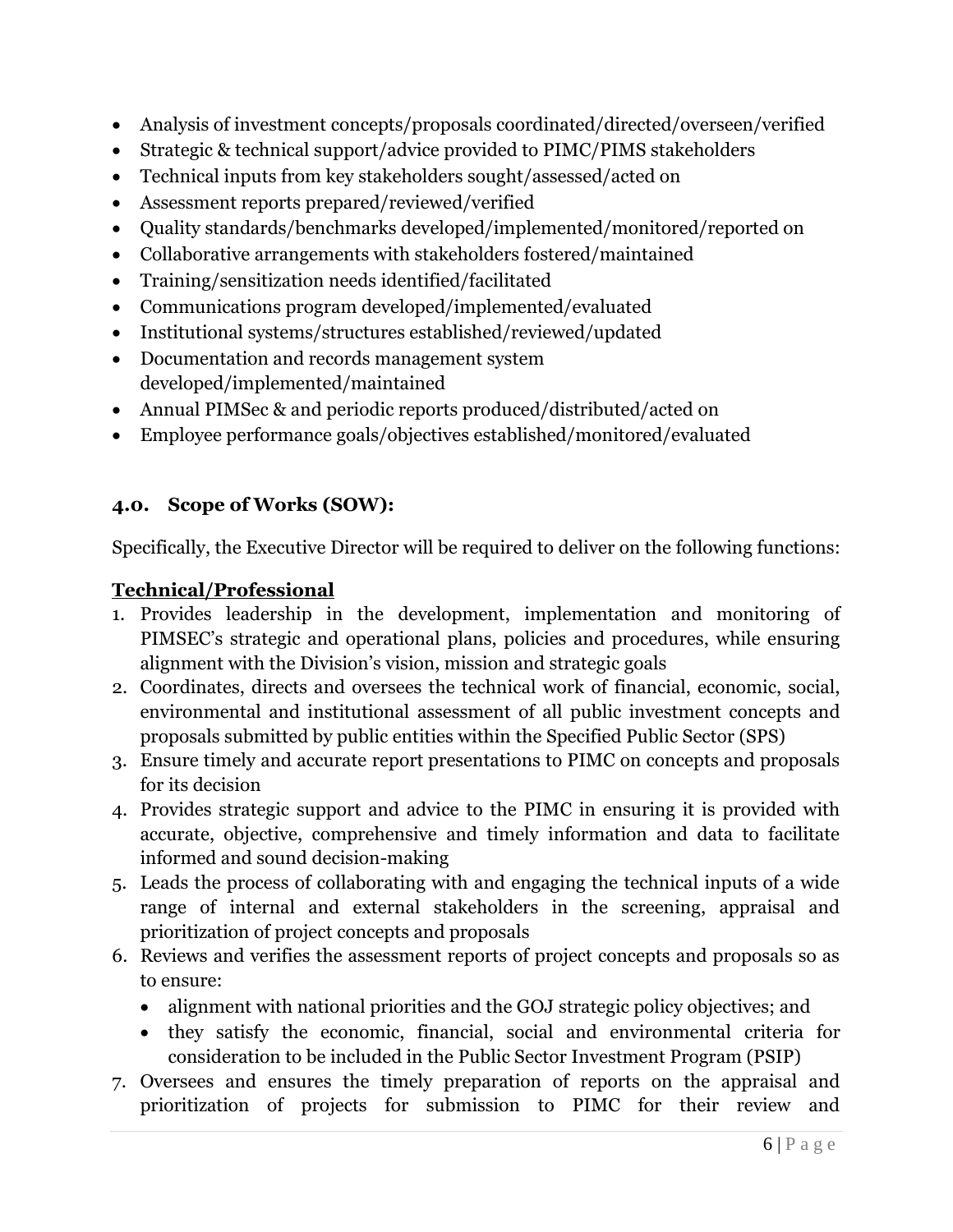recommendations

- 8. Functions as the principal source of expert, objective technical advice and guidance within the Ministry on all matters relating to the appraisal of GOJ public sector investment programs
- 9. Oversees the development and implementation of appropriate quality standards, best practices, international benchmarks and Standard Operating Procedures to guide the assessment of investment concepts and proposals and monitoring and evaluation activities
- 10. Leads and fosters the development of collaborative arrangements with key stakeholders within the MOF&PS, MDAs and other key external stakeholders, to facilitate and support an efficient and effective PIMS
- 11. Facilitates the delivery of high levels of efficiency and effectiveness in the screening and appraisal process through optimization of the use of technology, analytical tools and research methodologies
- 12. Works collaboratively with MDAs and other stakeholders within PIMS in identifying training needs and facilitating the implementation of programs to build competencies and awareness around system, process, and informational requirements
- 13. Oversees the development, implementation and ongoing evaluation of a comprehensive communications and public relations program, aimed at promoting awareness and transparency among PIMS stakeholders, including private sector and the public, of the PIMSec's role and function, and the GOJ public sector investment initiatives
- 14. Keeps abreast of developments, trends and international best practices in the field of strategic planning, leadership and project management and analysis, so as to inform proactive planning, decision-making and continuous improvement

# **Management/Administrative**

- 1. Develops, implements and monitors PIMSec's budget
- 2. Participates in and contributes to the development of the entity's strategic plans, and policies
- 3. Coordinates and prepares periodic and special reports on areas of responsibility, including the status of project concepts and proposals, issues, initiatives and recommendations
- 4. Oversees and coordinates the preparation of an annual report on PIMSec's operations as a means of highlighting achievements and challenges, and improving communications and transparency with internal and external stakeholders, including the general public and IDPs
- 5. Prepares and submits monthly progress reports on public investment concepts and proposals highlighting achievements, trends, challenges and opportunities
- 6. Maintains sound institutional structures and systems to facilitate the efficient and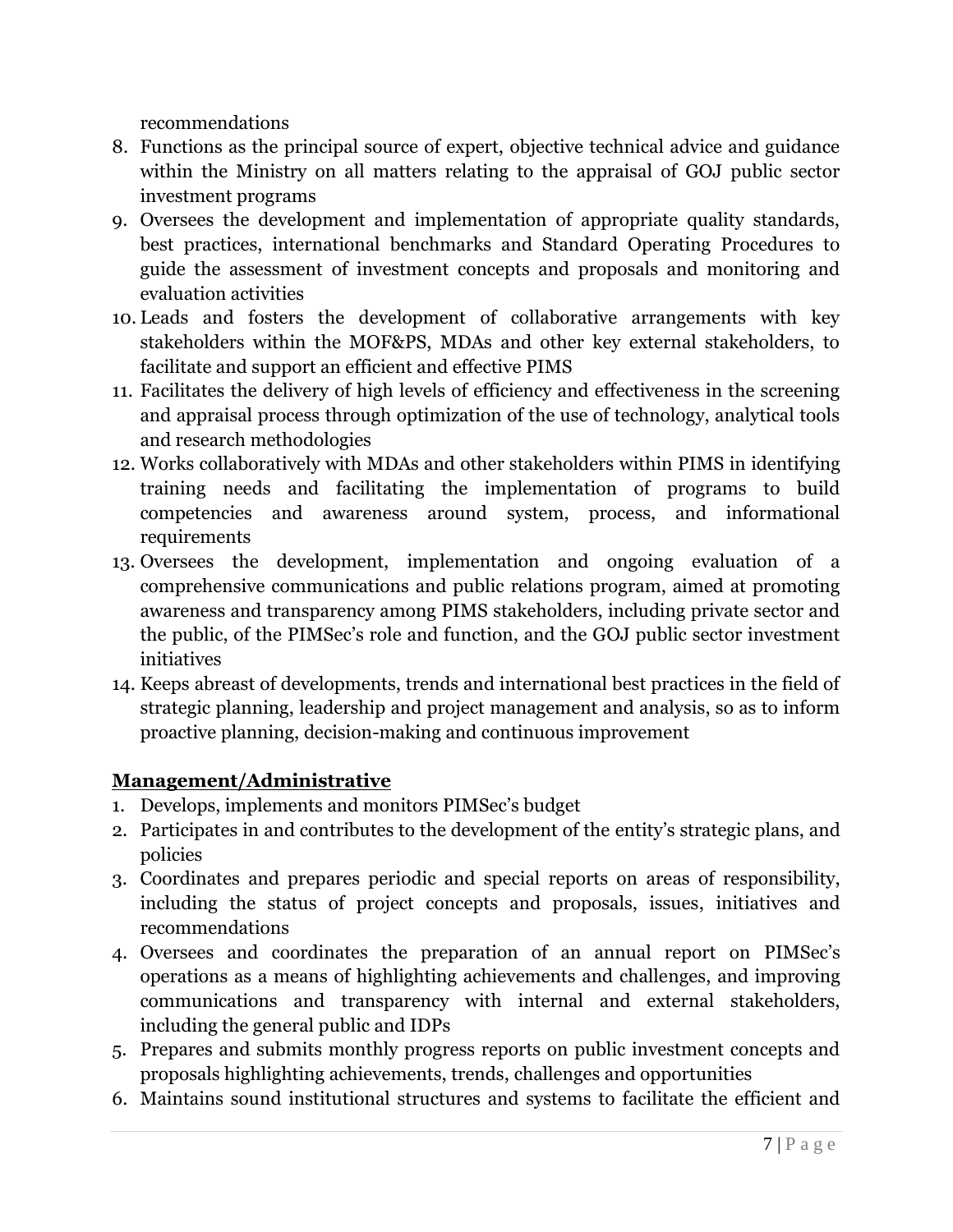effective coordination of activities and delivery of services to the Secretariat's stakeholders

- 7. Ensures the establishment and maintenance of document and records management systems that facilitates effective and efficient delivery of services; retrieval of information; confidentiality and an audit trail
- 8. Oversees the coordination scheduling and convening of meetings of the TRC and PIMC to consider project concepts, proposals and recommendations
- 9. Provides strategic support to the transitioning of the entity within the MOF&PS so as to ensure minimal disruption to the work of the entity.

### **Human Resources**

- 1. Provides leadership to staff through effective objective/goal setting, performance evaluation, feedback, delegation and communication
- 2. Fosters teamwork, a harmonious working environment and the promotion of collaborative working across the Branch and Division
- 3. Promotes the building of institutional knowledge for the Secretariat by ensuring that established systems, procedures and lessons learnt, are documented and transferred through training, mentoring and coaching
- 4. Ensures that staff is provided with adequate and appropriate resources to enable them to undertake their duties efficiently and effectively

## **5.0. Methodology:**

The Consultant is expected to perform the services required in accordance with the highest professional standards and international best practices, bearing in mind the objective of the assignment, the desired outputs and the PIMS guidelines. The Consultant will develop, and submit outputs as specified in these Terms of Reference. The Consultant will be expected to relate to stakeholders at various levels within the GoJ in the conduct of the assignment. The assignment should be conducted in a spirit of collaboration and consultation with the SPS/MDA process owners and stakeholders and other key stakeholders that support the administration of the PIMS.

### **6 .0. Deliverables:**

The deliverables under this engagement are to be presented in keeping with the highest professional standards and as specified in the table below. All documents submitted must conform to the following minimum standards:

- a) should use language appropriate for a non-technical audience;
- b) should be comprehensive, properly formatted and well presented;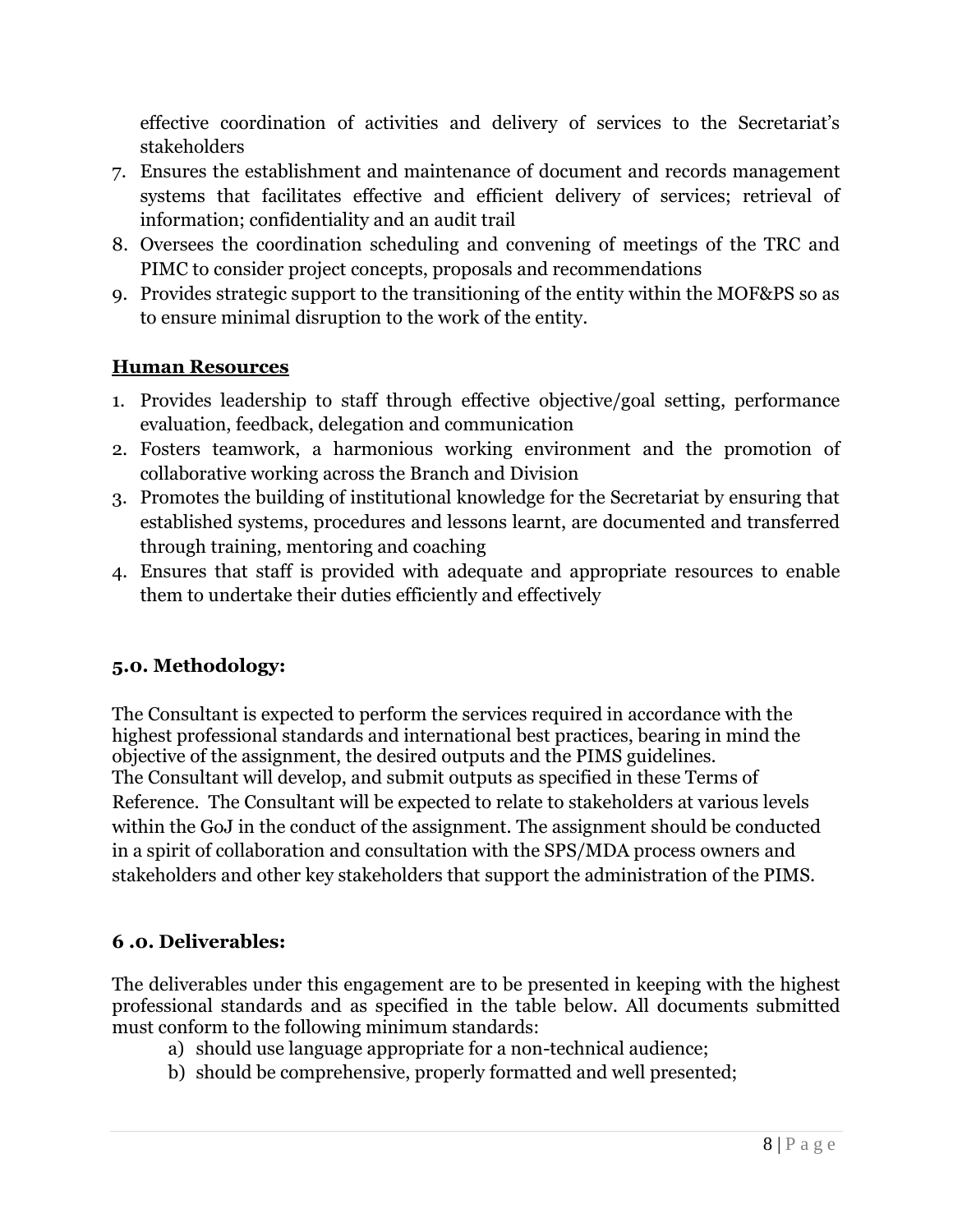- c) should be developed through a consultative process, ensuring feedback from key stakeholders.
- 6.1 The key deliverables under this engagement are as specified below:

### **12 monthly progress reports detailing:**

- **Progress reports on public investment concepts and proposals submitted** for review;
- Monitoring & evaluation framework developed related to submissions above;
- Reports to include management, administrative and HR activities as detailed in the SOW;
- All other activities undertaken as detailed in the SOW.

## 6.2 *"Sign-off" Procedure*

The Consultant, will report directly to the DFS PEX Division and functionally to the Technical Coordinator, Component I. The Technical Coordinator Component 1, SPSTP will review and authorise acceptance on all deliverables produced. Sign off for payment will be done by the Technical Coordinator, Component 1, subject to acceptance received from the DFS PEX and Project Manager, SPSTP.

### 6.3 *Variations*

All proposed changes to the deliverables must be discussed with the DFS PEX and recommended by the Technical Coordinator Component 1, the Project Manager SPSTP as advised by the Procurement & Administrative Manager, SPSTP. Revisions to the TOR may be accommodated through mutual discussion and agreement with the parties within the SPSTP as detailed above.

## **7.0. Performance Criteria**

- Proactive and strategic leadership is provided in the development, implementation, monitoring and review of PIMSec's strategic plan, policies and procedures
- Project assessment outputs and outcomes satisfies the criteria and objectives of relevance, national alignment, feasibility, sustainability and value for money
- Strategic, technical, sound and timely advice, guidance and support, is provided to PIMC, MOF&PS and PIMS stakeholders that facilitates timely, sound and informed decision-making
- Reports are thorough, accurate and insightful; conclusions/recommendations sound; and are prepared and submitted in a timely manner
- Effective working relationships and networks are developed, fostered and maintained that supports the achievement of PIMSec's mission, strategic goals and delivery of services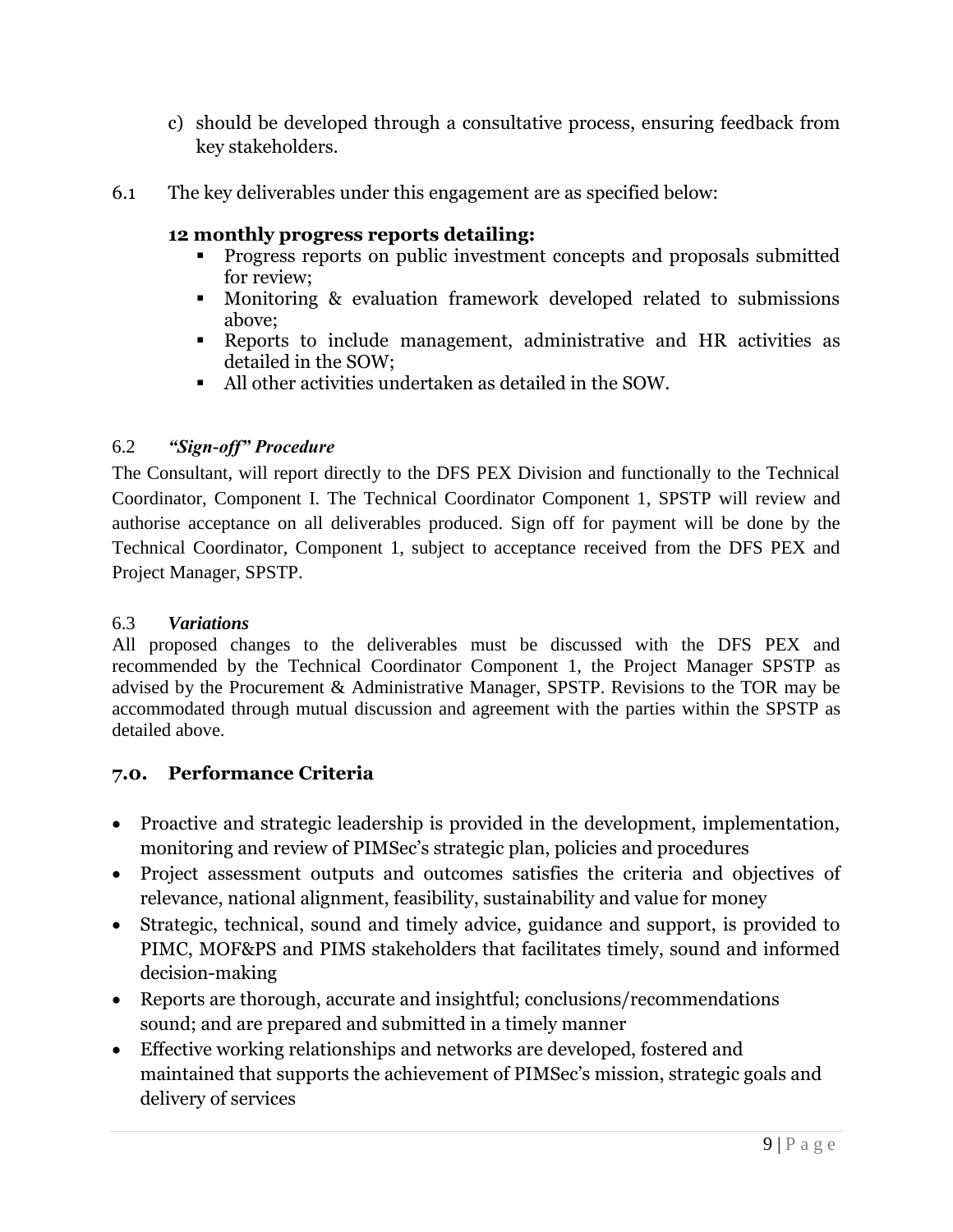- Quality standards and measures are developed and implemented that serves as benchmarks and guidelines for the efficient and effective appraisal and ex-post evaluation of projects and delivery of services
- A culture of continuous improvement and high performance is fostered and maintained
- Training and sensitization needs are identified and timely and appropriate action taken to facilitate the building of competencies and awareness around PIMS
- Public relations and communications program are impactful and positively influences the support and attitudes of stakeholders, including the public
- Standard Operating Procedures and budget developed, implemented and monitored so as to ensure expenditure is within approved limits and in accordance with relevant policy and regulatory guidelines
- Database and records management system facilitates the efficient and effective delivery of services, confidentiality, easy retrieval, safe custody and an audit trail
- Performance management system provides for the periodic appraisal and feedback of the performance of staff based on agreed objectives and measures
- Staff development and resource needs are identified and acted on in an appropriate and timely manner

# **8.0. Internal and External Contacts (specify purpose of significant contacts:**

# **Contacts Internal to the organisation**

| <b>Contact (Title)</b>                               | <b>Purpose of Communication</b>                                                                                                                                     |
|------------------------------------------------------|---------------------------------------------------------------------------------------------------------------------------------------------------------------------|
| <b>Executive/Senior Management</b><br>Team of MOF&PS | Re technical advice and inputs in the<br>$\bullet$<br>strategic planning process & public<br>investment assessment related matters                                  |
| DFS PEX                                              | • Direction and target setting for job<br>performance, matters related to the budget<br>and the PSIP                                                                |
| Representatives of PEX-D, PED<br>& EMD               | Application of guidelines to inform<br>$\bullet$<br>prioritization of projects prior to submission<br>to PIMC, budget and M&E $-$ ex-post and<br>impact assessments |
| <b>PED</b> staff                                     | Re ideation & proposal of PPP projects                                                                                                                              |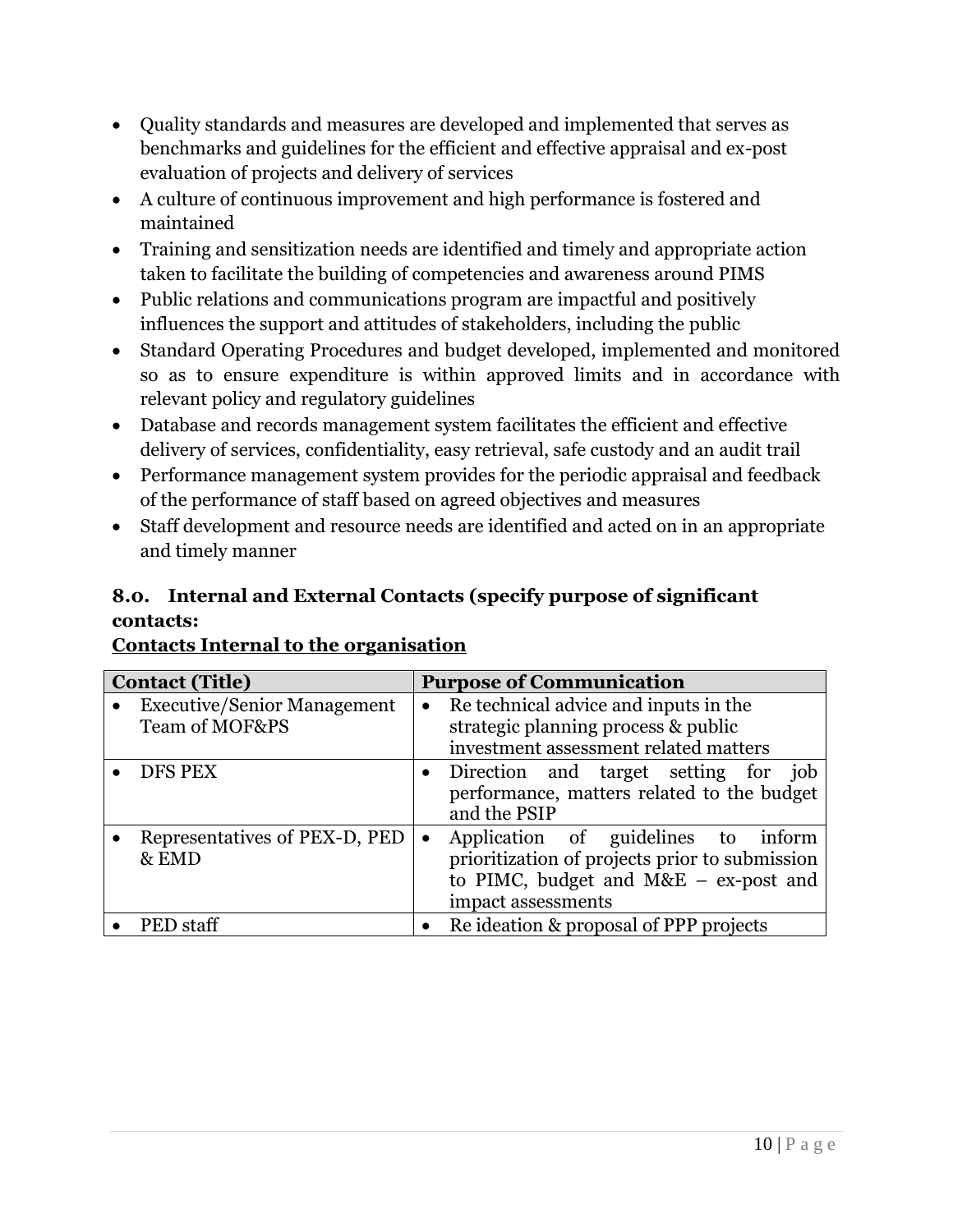### **Contacts external to the organisation required for the achievement of the position objectives:**

| <b>Contact (Title)</b>                        | <b>Purpose of Communication</b>                                                                                                                            |
|-----------------------------------------------|------------------------------------------------------------------------------------------------------------------------------------------------------------|
| Members of PIMC                               | Re recommendations of TRC and the<br>provision of technical advice and support                                                                             |
| Members of TRC                                | Re discussions on the screening, appraisal,<br>$\bullet$<br>review and prioritization of project concepts<br>and proposals                                 |
| Members of SSC                                | Re appraisal, review and prioritization of<br>$\bullet$<br>national security and defence related project<br>concepts and proposals                         |
| Permanent Secretary & senior<br>staff of MDAs | Re preparation, review and appraisal of<br>$\bullet$<br>project concepts and proposals;<br>and<br>information on approval/rejection of project<br>concepts |
| Public/private sector interests               | Repromotion of & building of awareness<br>$\bullet$<br>around PIMS                                                                                         |
| DBJ                                           | Matters related to screening and appraisals<br>$\bullet$<br>of PPPs, JVs etc. under DBJ's portfolio<br>responsibility                                      |
| PIOJ                                          | Matters related to screening & appraisal of<br>$\bullet$<br>project concepts, proposals, and funding<br>from IDPs                                          |
| PPMC/ICT Authority                            | Matters related to screening and appraisal of<br>$\bullet$<br>Technology related public investments                                                        |

# **9.0. Required Competencies & Qualification**

## **Core/Behavioral**

- Well-developed ability to effectively build partnerships and relationships and communicate with cross-functional teams and external stakeholders
- Excellent planning, coordinating, organizing and time management skills
- Flexibility and ability to adapt to organizational changes and changing priorities
- Ability to initiate and adopt innovative and diagnostic approaches to problem solving
- Exercising sound judgement, objectivity, professionalism and integrity in arriving at decisions
- Ability to manage multiple concurrent projects/tasks and work under pressure with challenging deadlines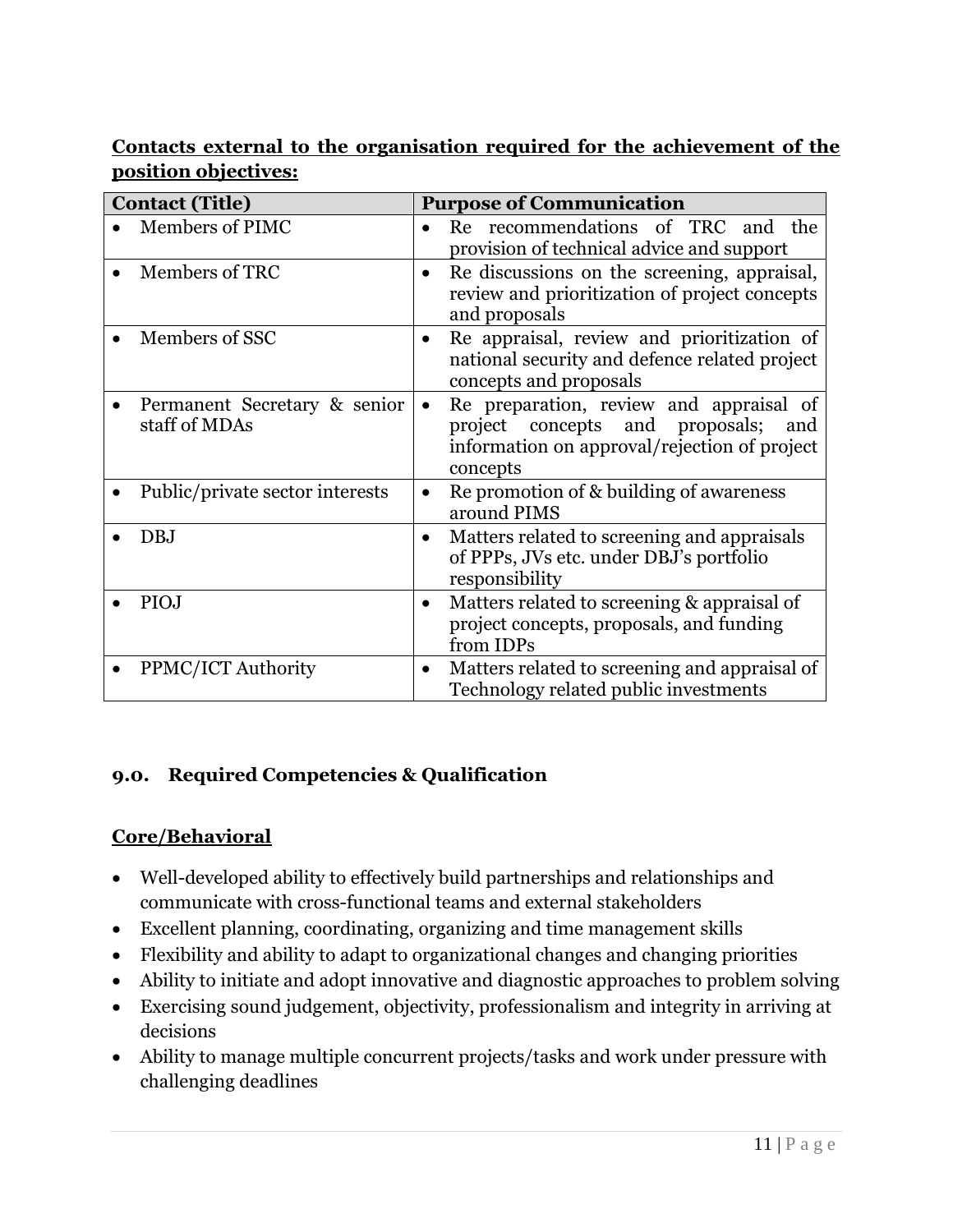- Meticulous attention to detail with an eye for accuracy, rigor, logic and causes and effects
- Exhibits a passion for achieving excellence in performance outcomes and customer satisfaction

# **Functional/ Technical**

- Knowledge of relevant policy, legislative, regulatory, governance and policy framework
- Knowledge of applicable policies, procedures, standards and best practices relating to PIMS
- Excellent knowledge of all phases of the project management cycle
- Sound knowledge of research principles, data collection and analysis methodologies, international quality standards, trends and best practices
- Excellent conceptual, analytical and critical-thinking skills
- Sound knowledge of Government financial and budgeting principles, procedures and practices
- Proficiency in Microsoft Office applications, including Microsoft Project and Excel **Management**
- Sound leadership skills with the ability to inspire and motivate others in working towards a common vision, mission and goal
- Ability to plan, organize, prioritize and schedule work assignments
- Ability to adopt a strategic and 'big picture' perspective and outlook in decisionmaking
- Well-developed understanding of the larger environment in which the entity operates
- Ability to persuade and influence others' support for ideas, proposals, projects and solutions
- Superb stakeholder management skills with focus on collaboration, team building, and customer service
- Well-developed organizational development and change management skills

# **Minimum Required Education and Experience**

- Master's Degree in Business Administration, Finance, Economics or business-related discipline
- Certification in Project Management Professional (PMP) or equivalent OR 8 10 years Project Management experience
- Eight (8) years of proven experience and demonstrated ability in a project or business management role, including five (5) years in a senior management position
- Experience working with cross-functional teams in achieving common goals